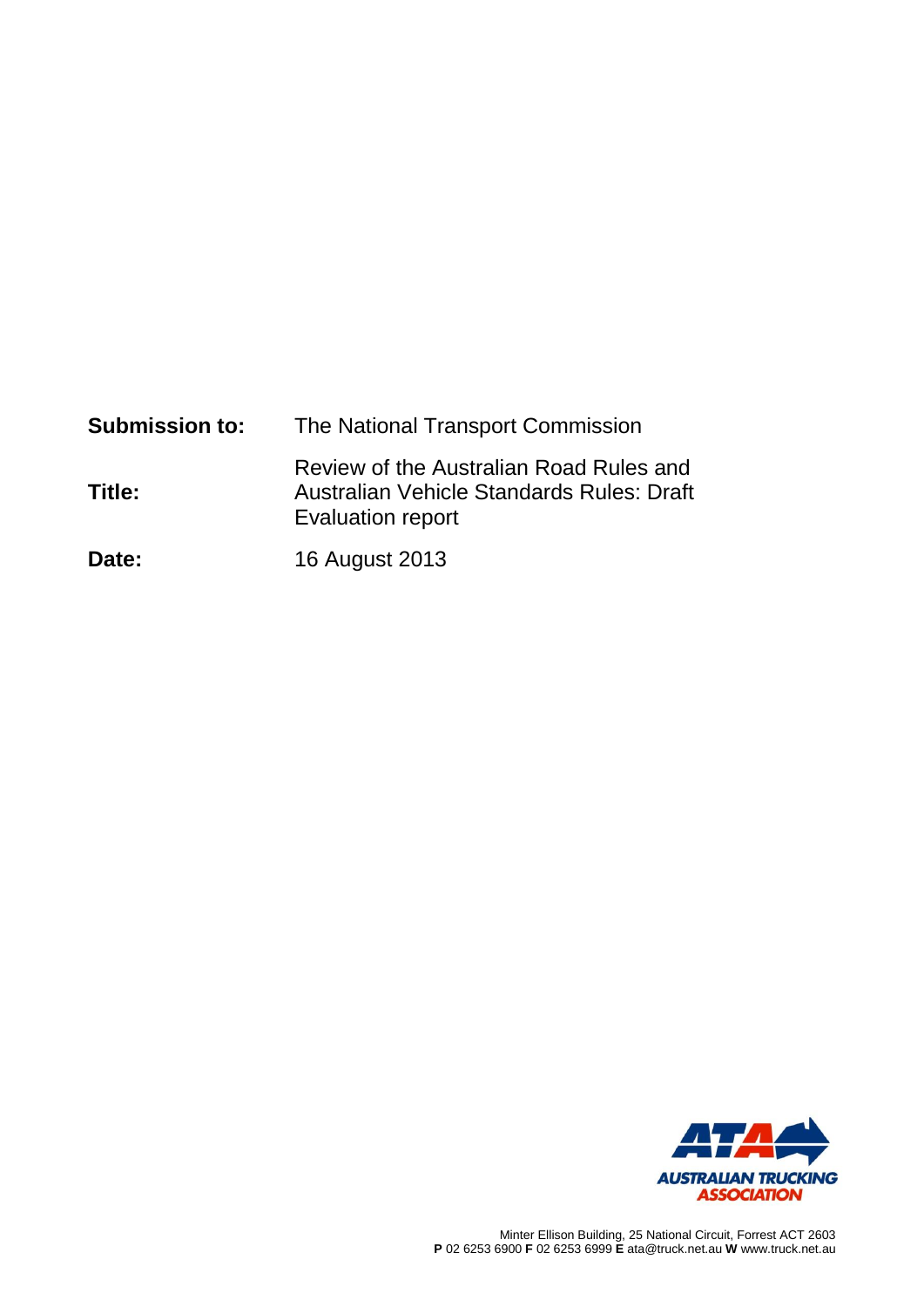# **Contents**

| 2.  |                                                                                      |  |
|-----|--------------------------------------------------------------------------------------|--|
| 3.  |                                                                                      |  |
| 4.  |                                                                                      |  |
| 4.1 |                                                                                      |  |
| 4.2 | The inclusion of national transport policy objectives and principles in the Rules  4 |  |
| 4.3 |                                                                                      |  |
| 4.4 |                                                                                      |  |
| 4.5 |                                                                                      |  |
| 4.6 |                                                                                      |  |
| 4.7 |                                                                                      |  |
| 5.  |                                                                                      |  |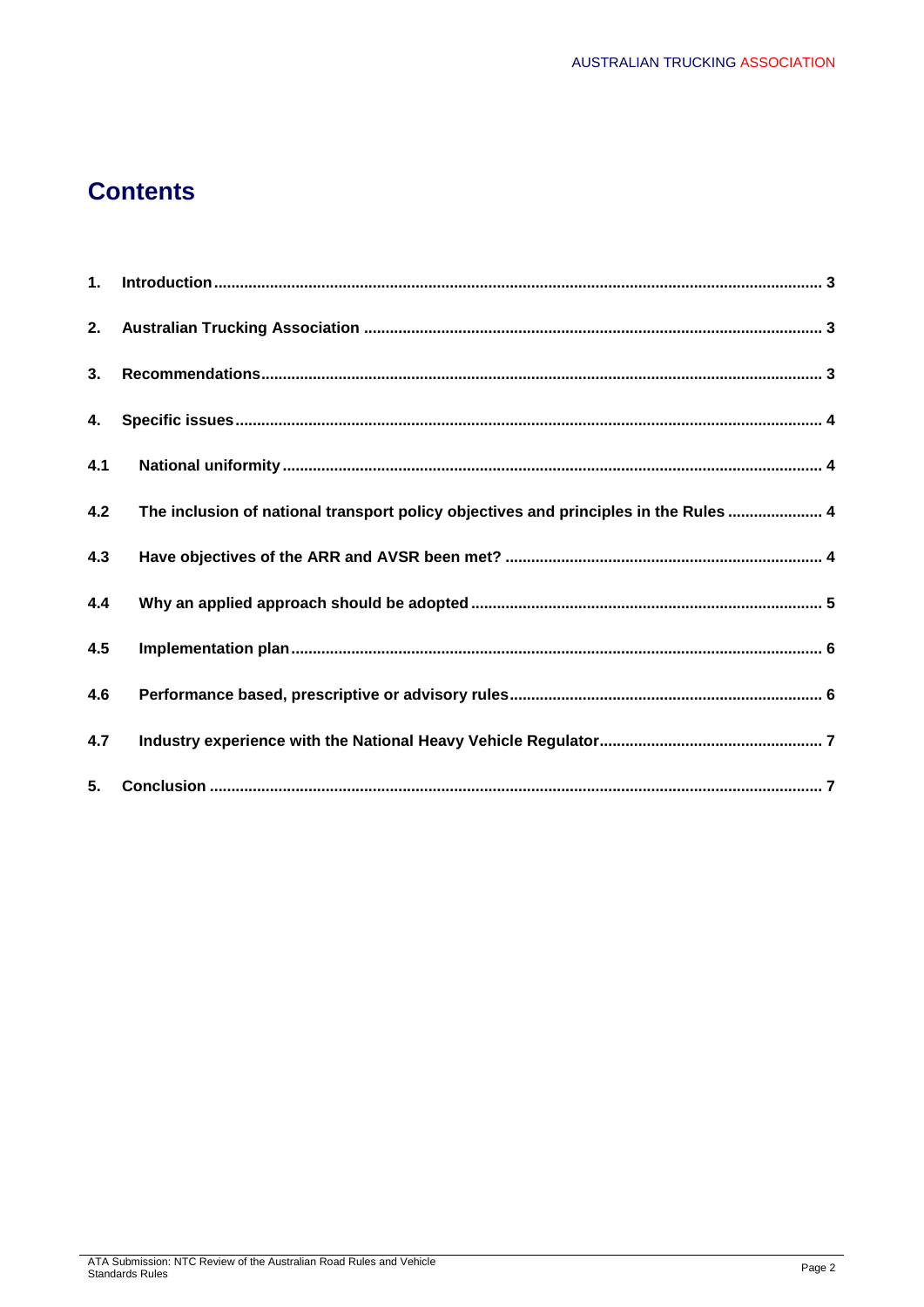### **1. Introduction**

The National Transport Commission (NTC) has stated the objective of this review is to assess whether the Australian Road Rules (ARR) and the Australian Vehicle Standards Rules (AVSR) have met their intended outcomes and if it is necessary to improve the framework of the rules.

The heavy vehicle industry, more than any other road user, is confronted with different road rules daily. Particularly, if drivers are travelling from the West to the East or vice versa. The lack of national unity is an unnecessary burden that affects road safety and driver operation on Australia's roads.

The model law approach has not produced the best outcomes for road users and now the time has come to move to an applied law approach. The NTC have addressed the concerns of states and territories in changing the framework.

A national safety approach is needed in order to ensure intrastate, interstate, and foreign drivers can travel on all of Australia's public roads safely, and are compliant with the road rules.

# **2. Australian Trucking Association**

The Australian Trucking Association (ATA) is the peak body that represents the trucking industry. Its members include state and sector based trucking associations, some of the nation's largest transport companies, and businesses with leading expertise in truck technology.

### **3. Recommendations**

#### **Recommendation 1**

The ATA recommends the NTC continue to work towards an applied law approach for Australian Road Rules (ARR) and Australian Vehicle Standard Rules (AVSR). An applied law approach will produce better road safety outcomes for Australia.

#### **Recommendation 2**

The ATA recommends the NTC not pursue its second draft recommendation and focus instead on the core activity of achieving national uniformity through an applied law approach to ARR and AVSR.

#### **Recommendation 3**

The ATA recommends the NTC should publish its forward maintenance work program in its annual report and improve stakeholder consultation in the area of road rules.

#### **Recommendation 4**

The NTC should use the national heavy vehicle regulator model as a mechanism for transitioning to model law to an applied law approach for ARR and AVSR.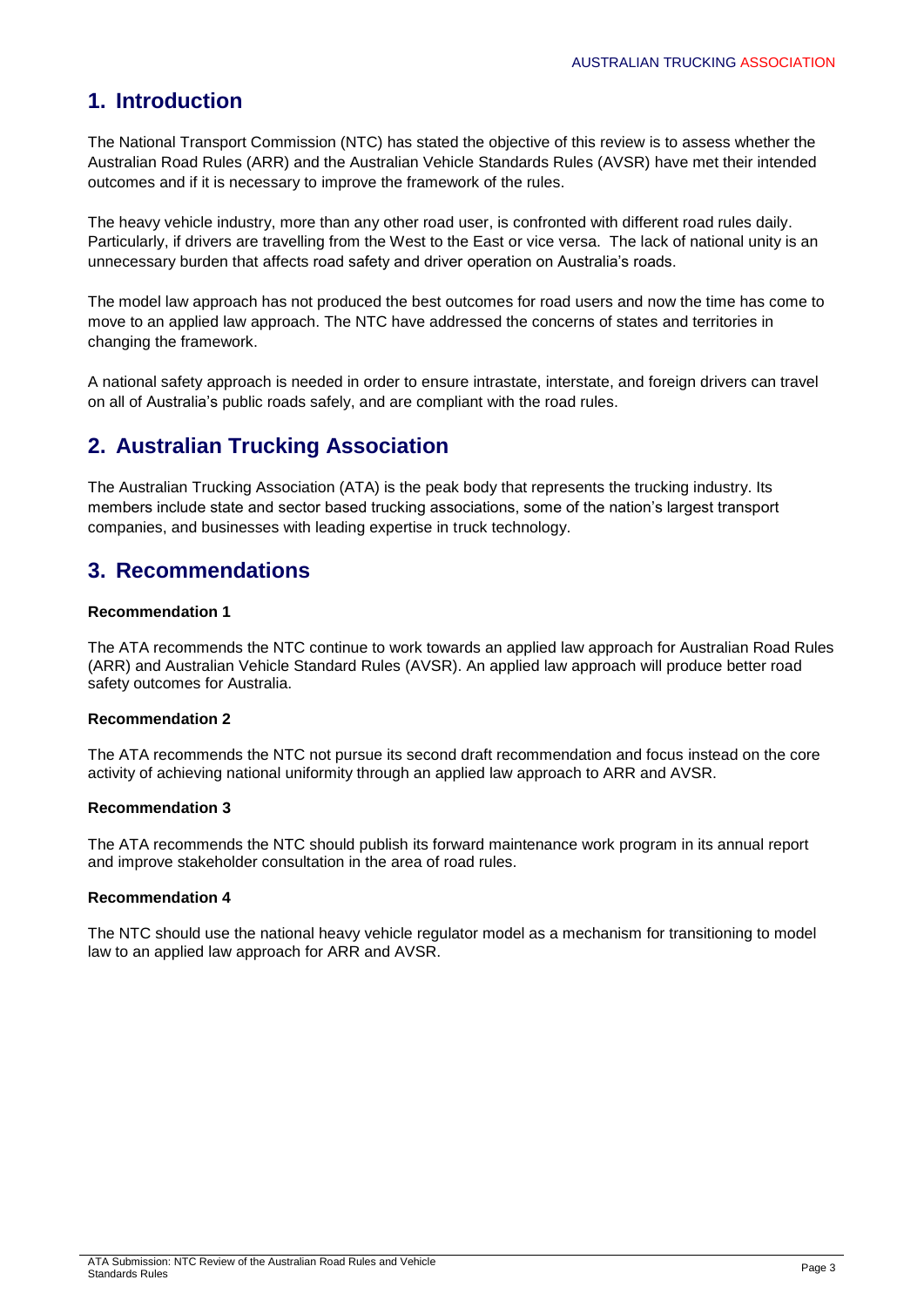# **4. Specific issues**

# **4.1 National uniformity**

The NTC summarises that there is a desire for a 'better joined-up government process', and it is positive to see that this recommendation has also been the view of many states and territories. There is clearly a need for better co-ordination of policy issues that affect multiple levels of government, specifically on matters affecting road safety.

In order for better communication to come to fruition a high level reference group could be established to coordinate broader policy and obtain expert input for policy development before issues are provided to the NTC for rule changes. The NTC believe the Transport Infrastructure Senior Official Committee (TISOC) is the best placed body to address this issue.

The ATA endorses draft recommendation 1 - 'the TISOC consider and implement processes and procedure designed to achieve more coordinated 'whole of government decisions for transport'.

### **4.2 The inclusion of national transport policy objectives and principles in the Rules**

The NTC has recommended that the ARR and AVSR take account of the former Australian Transport Council (ATC) national transport policy visions, objectives and principles.

The NTC has also been criticised in the past for not sticking to its knitting and diverting its resources away from achieving core transport objectives. NTC's second draft recommendation is unnecessary and community expectations for transport should have been classed as an out-of-scope topic and left to responsible entities with the resources to address social issues properly.

The fact remains Australia does not have a uniform application of ARR and AVSR. Maybe when national uniformity for road users has been achieved through ARR and AVSR, then an entity (not the NTC) can examine social outcomes in the ARR and AVSR; if it is seen as a benefit for all road users.

### **4.3 Have objectives of the ARR and AVSR been met?**

Evidence presented by the NTC indicates that while the reasoning behind the ARR is sound and straightforward the application of the original applied law has not been uniform in coverage.

The legal audit, which examined the significance of rule variations across states and territories found that 'state specific road rules varied by 3.6% from the national rules. Of the 100 variations across Australia, Western Australia accounted for 87<sup>'1</sup>. This indicates that the model law approach to ARR has not produced optimum outcomes for road users.

The NTC state that the deviation in Western Australia has had minimal effect on road users. This leads to the question, if the effect is minimal why is the deviation necessary? Any state or territory that wishes to deviate from national model or applied law should give explicit reasons for the deviation and present a regulatory impact statement on the effects the deviation is likely to have.

The NTC's third draft recommendation supports updating the Australian Road Rules to introduce uniform rules throughout Australia for all road users; and to specify behaviour that supports the safe and efficient use of the road system.

The ATA supports the draft recommendation.

**.** 

ATA Submission: NTC Review of the Australian Road Rules and Vehicle Arry Capmission. The Neview of the Adstralian Noad Nates and Venicie<br>Standards Rules **Page 4** <sup>1</sup> Page 16 - NTC Review of the Australian Road Rules and Vehicle Standards Rules 2013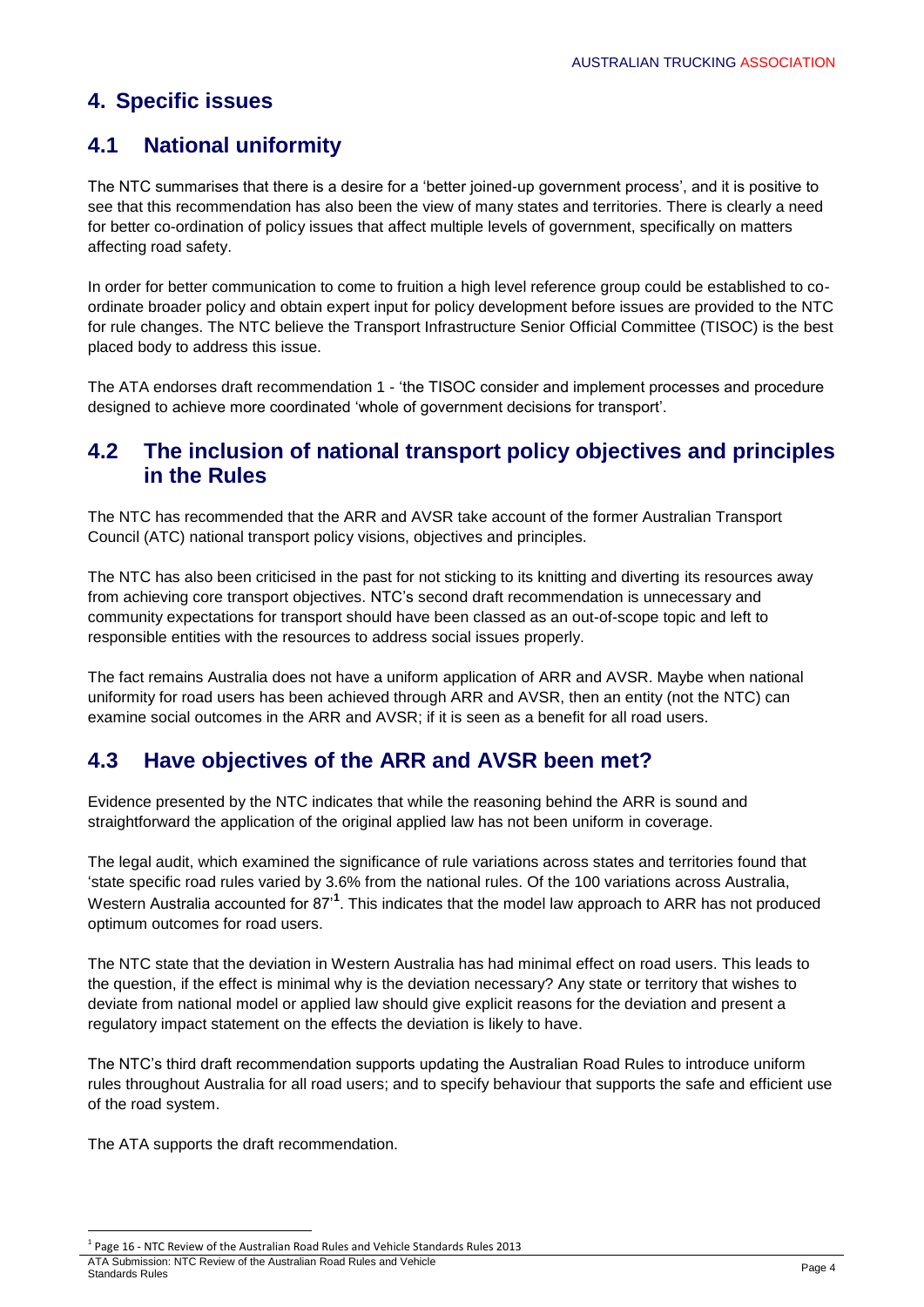The NTC commitment to monitor national reforms the NTC helped develop (including the AVSR and ARR) and publish a performance report in its annual report from 2013 onwards, is a positive step. The ATA has recommended that there should be increased benchmarking of state and territory performance and the inclusion of a national uniformity score would increase the transparency in variations that are not currently easily accessible.

There appears to be greater national consistency with the AVSR, as the legal audit found only a 0.3% departure from national laws. National consistency has nearly been achieved. The NTC note the improvement in AVSR application is due to increased activity in this area from the National Heavy Vehicle Regulator (NHVR).

# **4.4 Why an applied approach should be adopted**

States and territories have five main concerns in removing the current model law approach which have been mostly addressed by the NTC.

1) The model law works well and has produced good outcomes

The model law approach should be viewed against what outcomes would have been produced if the applied law approach to the ARR and AVSR had been enacted in 1999, as the former ATC intended .

The legal audit results show there has not been a national application of model laws. There are specific differences that expose drivers to additional safety risk.

2) The model law approach provides states and territories with flexibility

The flexibility accompanied with model laws may seem attractive to government. However, we are discussing safety and compliance-related road rules. We would expect states and territories to want similar if not exact road safety outcomes. The flow on effects of changing a model law is simply a consideration, not a constraint to changing to an applied law approach.

The NTC paper states that "There is little reason to believe the model law approach can produce significantly improved outcomes in this respect, it has consistently led to widely varied implementation periods over 15 years<sup>2</sup>".

The flexibility in application has presented differing implementation times. Removing the flexibility of implementation would improve the situation with a shorter gap between full roll out.

3) The model law approach allows states and territories to innovate

The NTC has stated that under an applied approach states and territories will retain the right to amend the road rules. Under an applied approach, the advantage is that new road rules will be made explicit to road users in all states or territories to which the Act applies.

4) States and territories want to retain their right to control their laws.

As stated above, states and territories can still produce their own road rules through the applied law system. The applied law approach may also prove to be a valuable system for states and territories to re-evaluate non-uniform rules. For instance, the individual state law which Victoria cites as the benefit of model law (i.e. that of taking lawful U turns) may need to be considered in the broader road safety application.

**.** 

ATA Submission: NTC Review of the Australian Road Rules and Vehicle <sup>2</sup> Page 30 - NTC Review of the Australian Road Rules and Vehicle Standards Rules 2013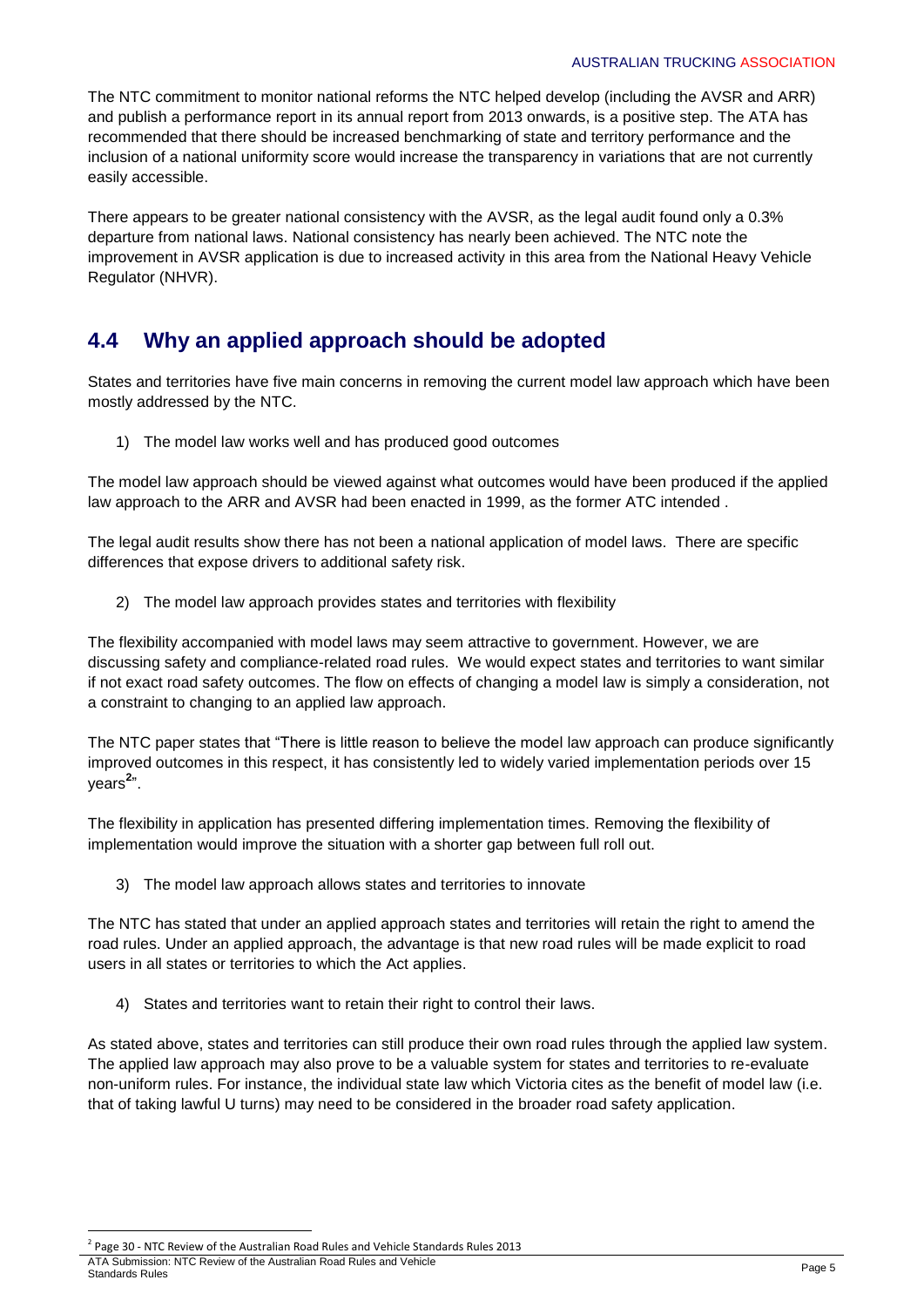5) Staying with the model law approach will be cheaper than changing to an applied law approach

We cannot forget that applied law for ARR and AVSR was introduced in 1999; however, the majority of states and territories, apart from NSW and the ACT, did not comply with the ATC ruling. If all state and territories had implemented applied law the costs today would be zero, as applied law would be in force.

The NTC has yet to finalise its cost benefit analysis to see whether an applied law approach would be financially viable. The qualitative approach would suggest that an applied law approach would achieve uniform laws and improve road safety.

An advantage to road users of the applied law approach is that any differences in state or territory rules will be clear and understandable. Any divergence from the national rules will need to be included in the legislation or regulation of the state or territory that is making the deviation.

There are also savings to be made for road agencies through an applied law approach. Co-financed joint national communications could be coordinated to introduce new rules and updates.

There is also a very important opportunity to harmonise learner driver manuals. People learning to drive, regardless if it is a light or heavy vehicle, need to be provided with clear consistent information on road rules. A national approach to road safety would be the most favourable outcome. An applied law approach would provide this.

Given the NTC evidence provided, the ATA supports the NTC's draft Recommendation 4.

The NTC's Recommendation 5 states that applied law approaches should be prepared for light vehicles. As the heavy vehicle standards rules are picked up in the NHVR this application is appropriate.

### **4.5 Implementation plan**

The NTC is keen to finalise an execution plan for a transition to applied law for ARR and AVSR. The NTC has identified the NHVR implementation mechanism as an appropriate example to follow.

Indentifying Queensland as the jurisdiction to implement the changes to the ARR and AVSR applied laws may present timing issues with new NHVR law.

The NTC suggests improvements for new and updated rules would be an enhancement on the current system of sporadic implementation of road rules.

The publishing of the forward maintenance work program, as part of the NTC's strategic planning process, and improving stakeholder consultation, will ensure that research priorities are planned and undertaken across the transport sector.

It is very important that industry is consulted on specific road rules that may affect the heavy vehicle industry.

These changes will improve the transparency surrounding the NTC's work in harmonising road rules. The ATA endorses the NTC draft recommendations 6 and 7.

### **4.6 Performance based, prescriptive or advisory rules**

As stated in the previous ATA submission, prescriptive rules provide drivers and enforcement with defined rules that explain offences better to drivers and do not present the vagueness of performance based rules.